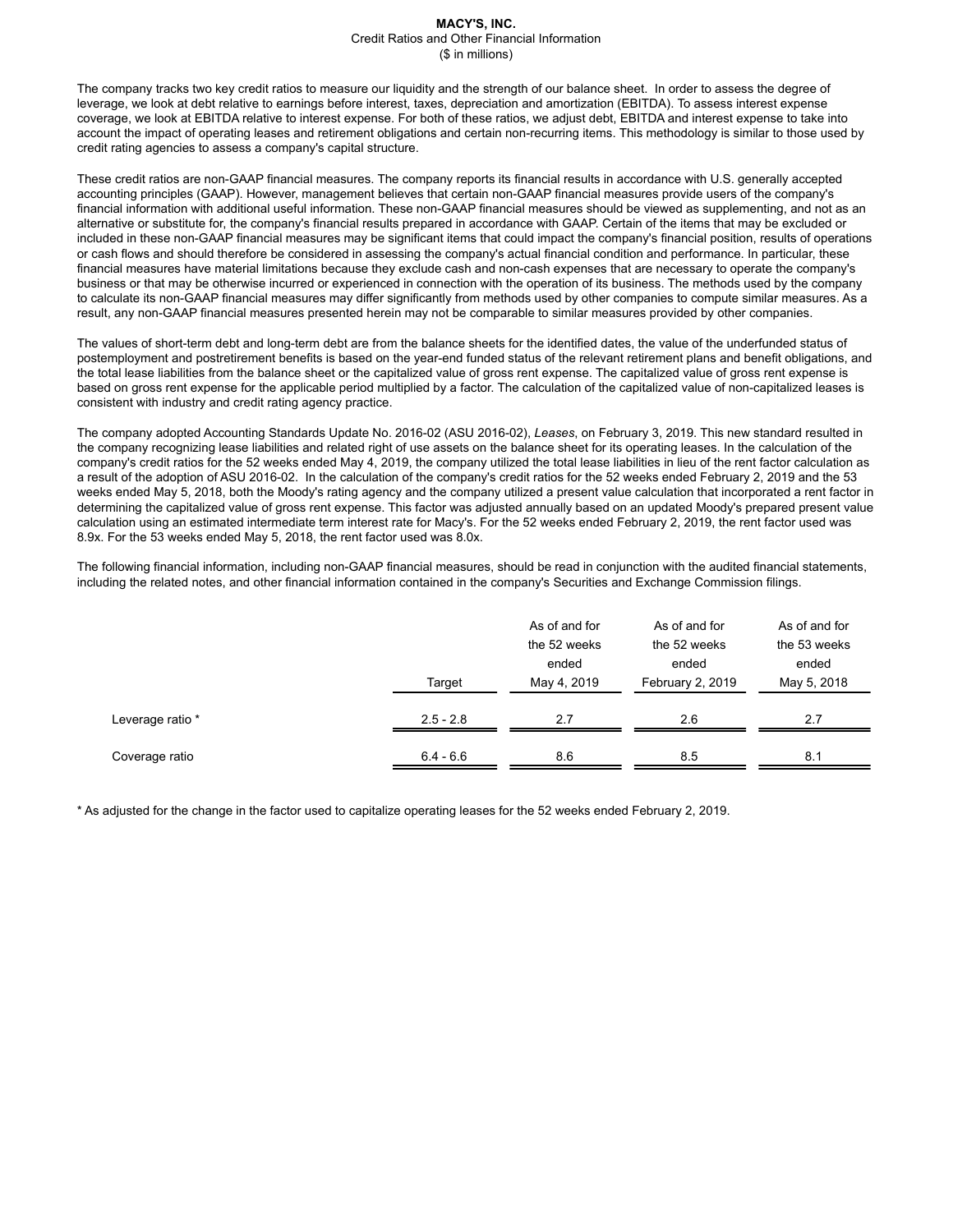# **Adjusted EBITDA**

As computed below, Adjusted EBITDA represents earnings before interest, taxes and depreciation and amortization, adjusted to exclude the effects of restructuring, impairment, store closing and other costs, settlement charges, gross rent expense, and the excess of the net periodic benefit costs of the company's postemployment and postretirement benefit obligations over the related service cost components of such benefit costs. This methodology is similar to those used by credit rating agencies to assess a company's capital structure. Management believes that Adjusted EBITDA is a useful measure in evaluating the company's ability to generate cash flow from its operations.

|                                                                                                                            | As of and for<br>the 52 weeks<br>ended<br>May 4, 2019 | As of and for<br>the 52 weeks<br>ended<br>February 2, 2019 |       | As of and for<br>the 53 weeks<br>ended<br>May 5, 2018 |       |
|----------------------------------------------------------------------------------------------------------------------------|-------------------------------------------------------|------------------------------------------------------------|-------|-------------------------------------------------------|-------|
| Most Comparable GAAP Measure:                                                                                              |                                                       |                                                            |       |                                                       |       |
| Net income                                                                                                                 | \$<br>1,102                                           | \$                                                         | 1,098 | \$                                                    | 1,609 |
| Non-GAAP Measure:                                                                                                          |                                                       |                                                            |       |                                                       |       |
| Net income                                                                                                                 | \$<br>1,102                                           | \$                                                         | 1,098 | \$                                                    | 1,609 |
| Add back interest expense                                                                                                  | 244                                                   |                                                            | 261   |                                                       | 306   |
| Add back (deduct) losses (gains) on early retirement of debt                                                               | 33                                                    |                                                            | 33    |                                                       | (13)  |
| Deduct interest income                                                                                                     | (27)                                                  |                                                            | (25)  |                                                       | (14)  |
| Add back (deduct) federal, state and local income tax expense (benefit)                                                    | 298                                                   |                                                            | 322   |                                                       | (54)  |
| Add back restructuring, impairment, store closing and other costs                                                          | 118                                                   |                                                            | 136   |                                                       | 204   |
| Add back settlement charges                                                                                                | 88                                                    |                                                            | 88    |                                                       | 105   |
| Add back depreciation and amortization                                                                                     | 963                                                   |                                                            | 962   |                                                       | 983   |
| Add back gross rent expense (Note 1)                                                                                       | 375                                                   |                                                            | 337   |                                                       | 338   |
| Deduct net periodic benefit costs of the postemployment and<br>postretirement benefit obligations in excess of the service |                                                       |                                                            |       |                                                       |       |
| cost components (Note 2)                                                                                                   | (35)                                                  |                                                            | (39)  |                                                       | (55)  |
| <b>Adjusted EBITDA</b>                                                                                                     | 3,159                                                 |                                                            | 3,173 |                                                       | 3,409 |

### Note 1

The add back of gross rent expense in calculating Adjusted EBITDA treats the company's periodic rent expense under the relevant lease agreements in a manner consistent with the company's owned properties.

| Real estate       |     | w      | 328 |    |     |
|-------------------|-----|--------|-----|----|-----|
| Personal property |     |        |     |    |     |
|                   | 375 | $\sim$ | 337 | ٠п | 338 |

### Note 2

The add back of the excess net periodic benefit cost of the company's postemployment and postretirement benefit obligations over the service cost component of such benefit costs in calculating Adjusted EBITDA recognizes the fact that the service cost components of the net periodic benefit costs are primarily operating type costs and should be included in Adjusted EBITDA, while all other components of the net periodic benefit costs are primarily financing type costs and should be excluded from Adjusted EBITDA. Net periodic benefit costs include, where applicable, service cost, interest cost, expected return on assets, amortization of net actuarial gains and losses and the amortization of prior service costs or credits.

| Net periodic benefit costs:                                |            |   |      |            |
|------------------------------------------------------------|------------|---|------|------------|
| Pension plan                                               | \$<br>(61) | S | (64) | \$<br>(79) |
| Supplementary retirement plan                              | 31         |   | 31   | 31         |
| Postretirement benefit obligations                         | (1)        |   | (1)  |            |
| Less service cost component of net periodic benefit costs: |            |   |      |            |
| Pension plan                                               | (4)        |   | (5)  | (7)        |
| Supplementary retirement plan                              |            |   |      |            |
| Postretirement benefit obligations                         |            |   |      |            |
|                                                            | (35)       |   | (39) | (55)       |
|                                                            |            |   |      |            |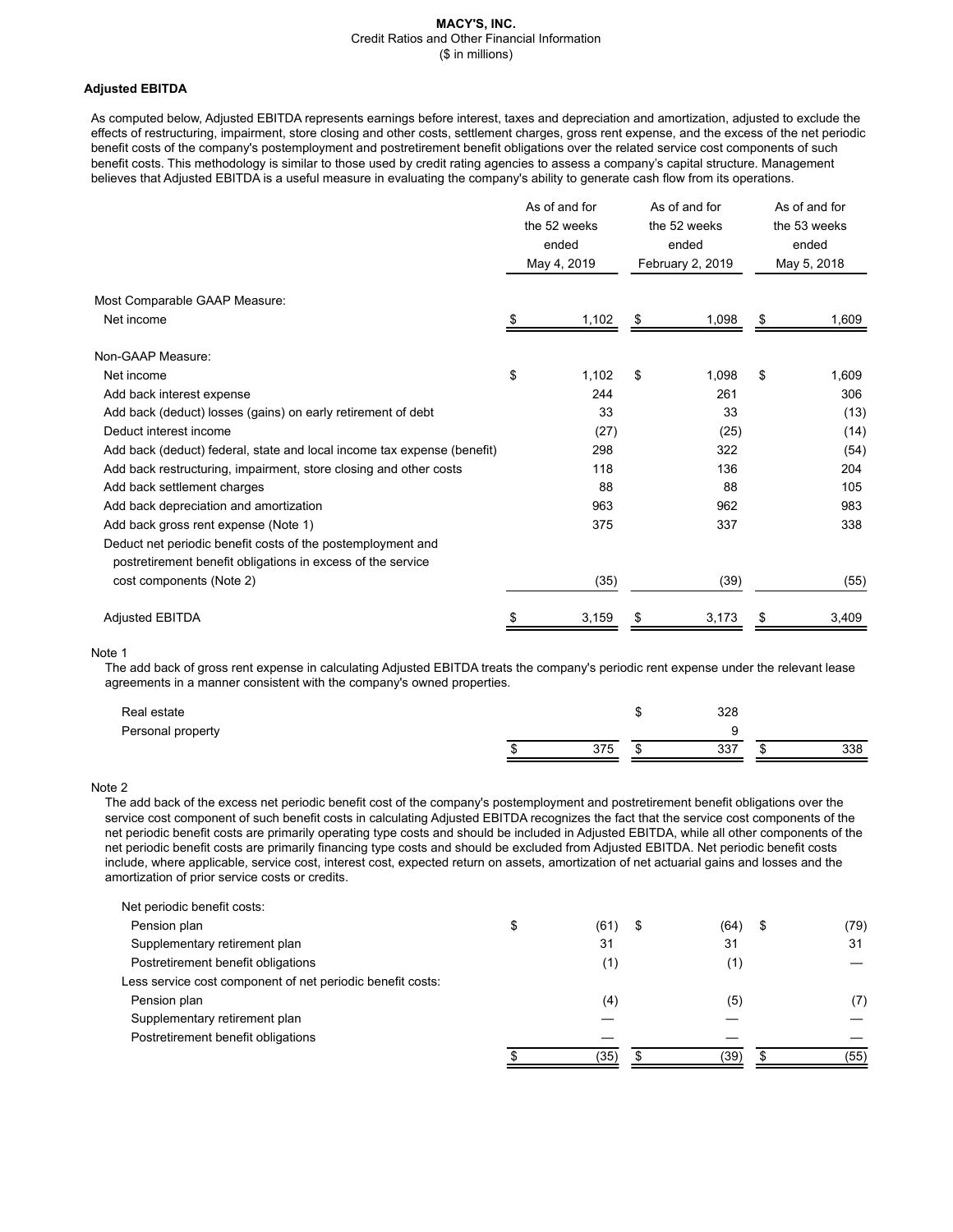### **Leverage ratio**

The leverage ratio, as computed below, is defined as Adjusted debt divided by Adjusted EBITDA. As computed below, Adjusted debt represents the company's short-term and long-term debt, adjusted to include (exclude) certain items as identified below. As computed above, Adjusted EBITDA represents earnings before interest, taxes and depreciation and amortization, adjusted to exclude the effects of restructuring, impairment, store closing and other costs, settlement charges, gross rent expense, and the excess of the net periodic benefit costs of the company's postemployment and postretirement benefit obligations over the related service cost components of such benefit costs. These methodologies are similar to those used by credit rating agencies to assess a company's capital structure. Management believes that the leverage ratio is a useful measure in evaluating the company's ability to cover its debt-like obligations.

|                                                  | As of and for<br>the 52 weeks<br>ended<br>May 4, 2019 | As of and for<br>the 52 weeks<br>ended<br>February 2, 2019 | As of and for<br>the 53 weeks<br>ended<br>May 5, 2018 |       |
|--------------------------------------------------|-------------------------------------------------------|------------------------------------------------------------|-------------------------------------------------------|-------|
| Most comparable GAAP Ratio:                      |                                                       |                                                            |                                                       |       |
| Short-term debt                                  | \$<br>41                                              | \$<br>43                                                   | \$                                                    | 25    |
| Long-term debt                                   | 4,680                                                 | 4,708                                                      |                                                       | 5,857 |
| Total debt                                       | \$<br>4,721                                           | \$<br>4,751                                                | \$                                                    | 5,882 |
| Net income                                       | \$<br>1,102                                           | \$<br>1,098                                                | \$                                                    | 1,609 |
|                                                  | 4.3                                                   | 4.3                                                        |                                                       | 3.7   |
| Non-GAAP Ratio:                                  |                                                       |                                                            |                                                       |       |
| Short-term debt                                  | \$<br>41                                              | \$<br>43                                                   | \$                                                    | 25    |
| Long-term debt                                   | 4,680                                                 | 4,708                                                      |                                                       | 5,857 |
| Underfunded status of postemployment and         |                                                       |                                                            |                                                       |       |
| postretirement benefits (Note 1)                 | 575                                                   | 575                                                        |                                                       | 535   |
| <b>Total lease liabilities</b>                   | 3,186                                                 |                                                            |                                                       |       |
| Capitalized value of gross rent expense (Note 2) |                                                       | 2,999                                                      |                                                       | 2,704 |
| Adjusted debt                                    | \$<br>8,482                                           | \$<br>8,325                                                | \$                                                    | 9,121 |
| Adjusted EBITDA                                  | \$<br>3,159                                           | \$<br>3,173                                                | \$                                                    | 3,409 |
|                                                  | 2.7                                                   | 2.6                                                        |                                                       | 2.7   |

# Note 1

The inclusion of the underfunded status (the amount by which the projected benefit obligation or accumulated postretirement benefit obligation exceeds the fair value of plan assets) of the company's postemployment and postretirement obligations in Adjusted debt treats the company's net liability under the relevant benefit plans as debt equivalents. The assumed tax benefit of 26% represents the tax deductibility of contributions which impact the funded status of the plans.

| Underfunded (overfunded) status:                        |           |           |             |
|---------------------------------------------------------|-----------|-----------|-------------|
| Pension plan                                            | \$<br>(7) | \$<br>(7) | \$<br>(138) |
| Supplementary retirement plan                           | 644       | 644       | 703         |
| Postretirement benefit obligations                      | 137       | 137       | 156         |
| Less income tax effect of net underfunded status of the |           |           |             |
| pension and supplementary retirement plans and          |           |           |             |
| postretirement benefit obligations                      | (199)     | (199)     | (186)       |
|                                                         | 575       | \$<br>575 | 535         |
|                                                         |           |           |             |

Note 2

The inclusion of the capitalized value of gross rent expense, as calculated by multiplying the periodic annual reported gross rent expense by a factor of 8.9x for the period ending on February 2, 2019 and 8.0x for the period ending on May 5, 2018.